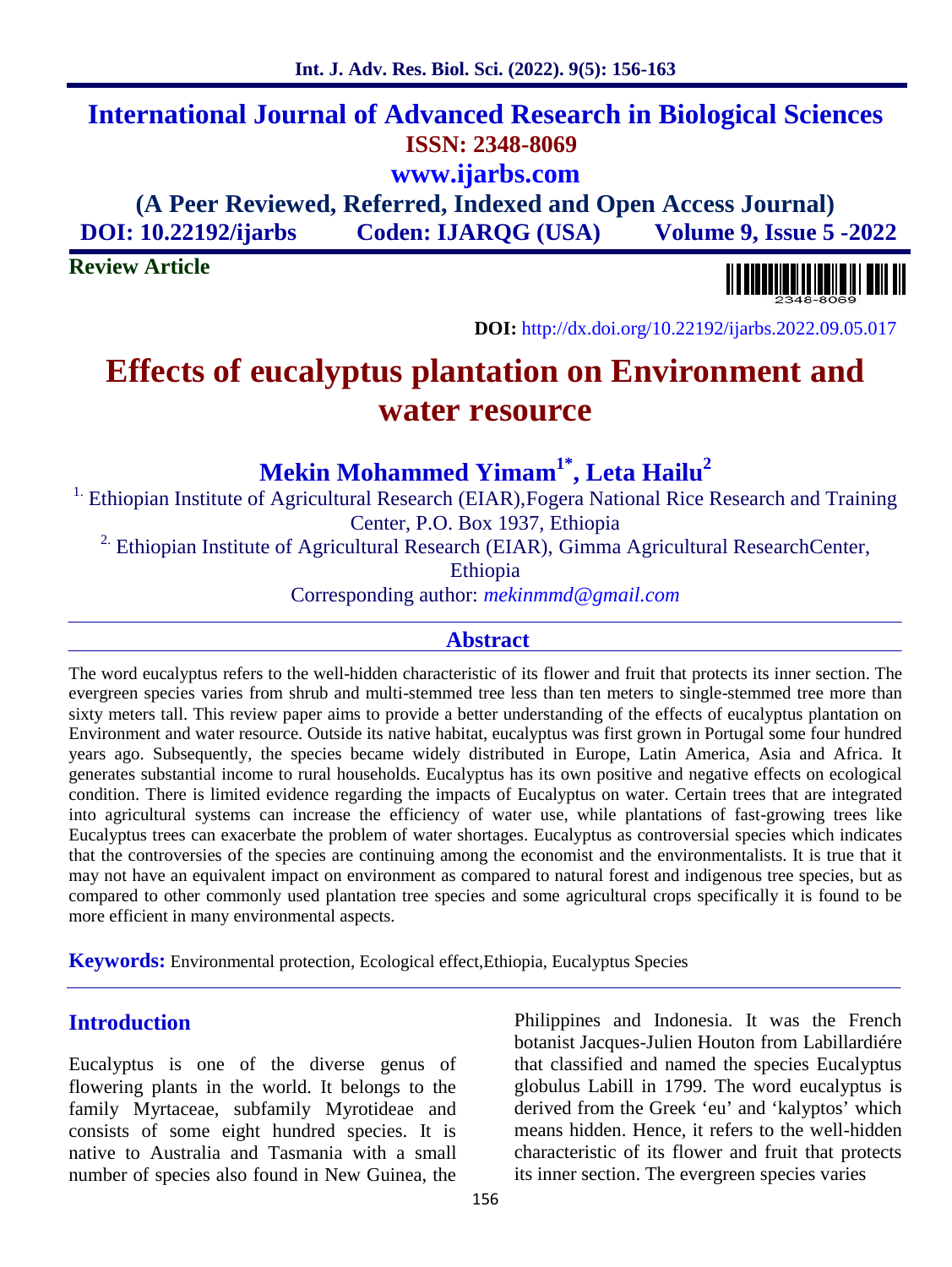from shrub and multi-stemmed tree less than ten meters to single-stemmed tree more than sixty meters tall. In most cases it grows at altitude that ranges from sea level to 1,850 m above sea level but extends beyond that in Ethiopia (Abebe and Tadesse, 2014).

The major Eucalyptus growing countries are: China (170 million ha); India (2.5 million ha); and Brazil (3.7 million ha) (Liu and Li, 2010). In Africa, South Africa has the largest area under Eucalyptus plantations of about half a million hectares (Teketay, 2003). In Ethiopia, the genus was introduced during the regime of Emperor Menilek (1868-1907) in 1894/95 (Alebachew et al., 2015). The purpose was to supply fuel wood and construction timber to the new and growing capital city, Addis Ababa. Species of the genus Eucalyptus (common name Eucalyptus) are widely planted all across Ethiopia including on camaldulens<br>large areas of land previously allocated to food Eucalyptus large areas of land previously allocated to food production (Liang et al., 2016). In recent decades Eucalyptus has also increasingly been planted on lands around and within "church forests," sacred groves of old-aged Afromontane trees surrounding Ethiopian Orthodox Tewahido churches. These revered holy sites have long been recognized for their cultural values and also for their ecosystem services including their potential to support species conservation and restoration, as church forests are some of the only remaining sanctuaries for many of Ethiopia's indigenous and endemic plant and animal populations (Liang et al., 2016). Currently, it is estimated that, over 500000ha of the land is covered by Eucalyptus plantation in Ethiopia (Abebe and Tadesse, 2014). This review paper therefore, aims to provide a better understanding of the effects of eucalyptus plantation on Environment and water resource.

## **Global distribution**

According to Abebe and Tadesse, (2014) outside its native habitat, eucalyptus was first grown in Portugal some four hundred years ago.<br>Subsequently, the species became widely Subsequently, the species became widely distributed in Europe, Latin America, Asia and Africa. Prominent among some of the countries are California, Ecuador, Colombia, Chile, China, Spain, Israel, Ethiopia, Morocco, South Africa

and Uganda in all, over ten million hectares of eucalypt are found in the tropics at the end of 1990 (Roberts,1988). In one way or another, these countries have benefited from eucalyptus as fuel wood, charcoal, poles, posts, source of essential oils etc. It has also been the basis for several industries as timber, paper and pulp manufacture. The tree equally provides honey flora, shade, and wind-break.

## **Eucalyptus distribution in Ethiopia**

Eucalyptus expansion, it offered multi-purpose use especially as a fuel wood due to its efficient conversion of solar energy into biomass of high calorific value. It was thus designated 'Bahir Zaf' which in Amharic means the 'tree from beyond the sea' and is reflective of its overseas origin. Accordingly, the 'red' eucalyptus, Eucalyptus camaldulensis and the 'white' eucalyptus, globules, were designated as "Qaybaharzaf" and "nechbaharzaf", respectively (Abebe and Tadesse, 2014).

Even though, it is difficult to determine the exact area of eucalyptuse in Ethiopia, there are two area estimates which were reported by Demle (2002) and Amare (2002) of 477000ha and 506000ha respectively.

Given its relative ease of establishment with tolerance to wide environmental conditions, including pests and diseases, eucalyptus radiated into rural landscape from its first node, Addis Ababa. At present, it has spread to urban and peri urban canters, woodlots, homesteads, communal lands, schools, churches and monasteries (Wassie*et al*., 2005). As a result of its versatile use and substantial economic benefit, it has become an important primary species that has improved livelihood. In places it seems to override crop production and this has made it one of the highly valued tree species in the country. Lots of farmers have also converted their farms to eucalypt and diversified their income (Kidanu*et al*., 2005). As a consequence, it has become part of the farming system in certain areas. Where there are few trees to protect the soil, eucalyptus has acted as a biological conservation measure.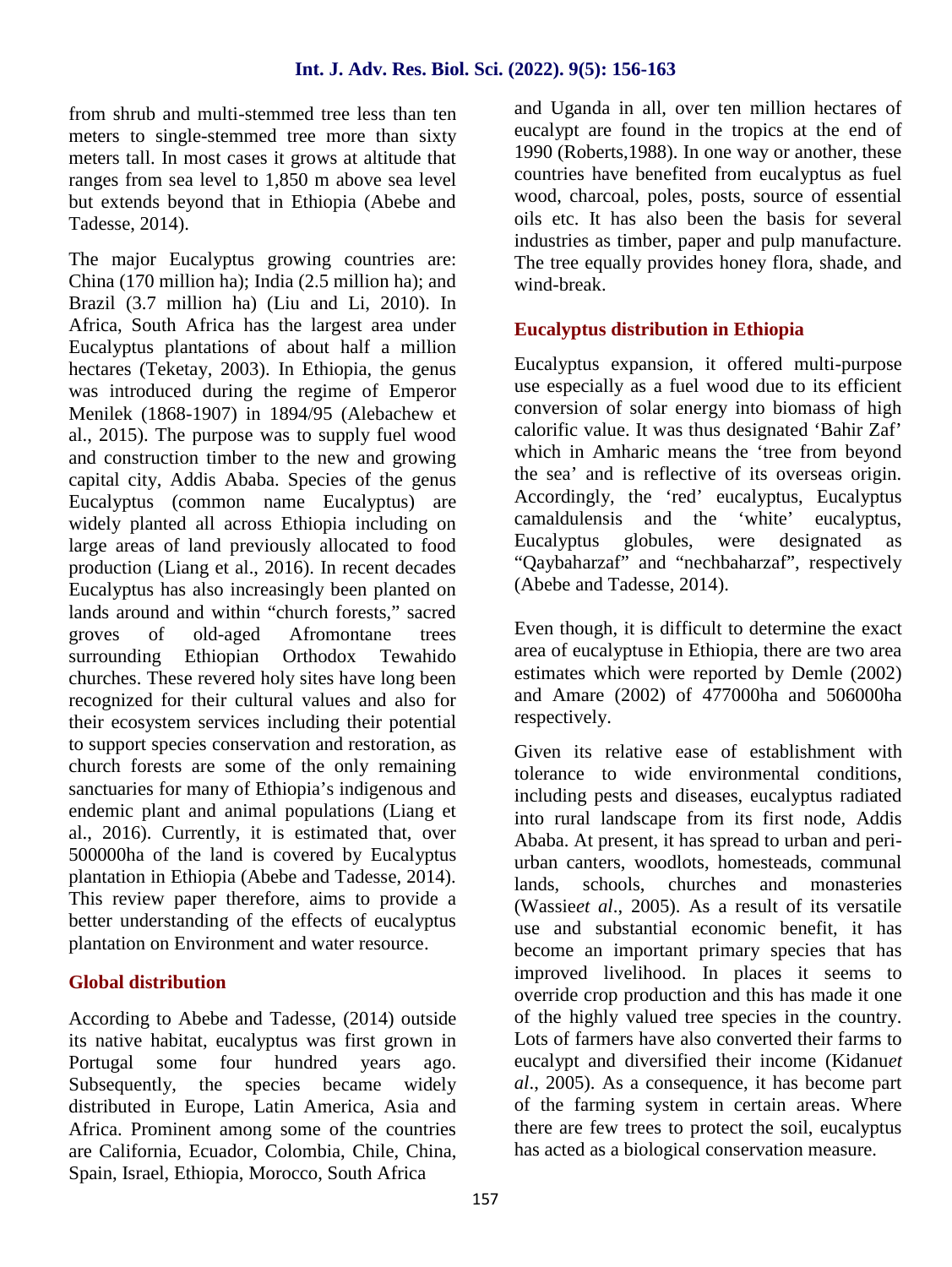This is despite its discouragement by some due to environmental concerns.

## **Socio economic impact of eucalyptus in Ethiopia**

Eucalyptus has several desirable socio-economic benefits including financial, employment and security. The study of Mekonnen et al. (2007) in central Ethiopia, reported that the major factors driving farmers to plant eucalyptus are: increasing demand for wood products in the market, the unavailability of wood on farm, its high rate of biomass production, its ease of cultivation and wider adaptability, its non palatability to livestock, the decline in land productivity for agricultural use, the decline in off-farm employment opportunities.

Eucalyptus generates substantial income to rural households. In central Ethiopia eucalyptus generated a quarter of annual cash incomes (Mekonnen et al 2007). The same study showed that 74 percent of firewood sold was eucalyptus. Importantly, eucalyptus yields better income than other exotic trees, even better than some agricultural crops (Amare, 2002).

According to various studies explained that eucalyptus provided employment for thousands of unskilled labourers. In addition to employment, it provides community development support such as building residences, roads, schools, and health posts and flour mills.

Another important contribution of this tree is security. Eucalyptus stands proved to be an important guarantor for farmers who want to maintain the ownership of their rural land while living in urban areas (Amare, 2002). Growers, by planting eucalyptus, secure ownership of the land and at the same time keep the land productive while they are away. On top of this, the amount of eucalyptus trees indicates the level of affluence of the growers. In Rwanda, banks accept eucalypts stands as collateral to lend money. This tree species is important in the construction industry of East Africa. The poles of eucalyptus are used

for scaffolding in the constructions of high-rise buildings, bridges, dams, and roads.

As scientific studies indicated that, on developing countries offers conflicting results on the role of cash cropping on food security and poverty alleviation (Hirons et al., 2018; Kuma et al., 2018). Eucalyptus plantations could be considered as alternative source of income, allowing improvement in the small farmers' food security through food purchase, or as an additional source of income ((Kebebew, 2010). Other studies showed that smallholders tend plant cash crops mainly when the expected profitability is higher than the propensity to cultivate cash crops smallholders tend to plant cash crops mainly when the expected profitability is higher than the economic return from other crops (Lukanu et al., 2009; Lukanu et al., 2010). The inclination to cultivate cash crops depends on their return from commercialization and on the farmers' characteristics (Radchenko et al., 2018).

In general, the eucalypts have been planted for various socio-economic purposes in African countries such as Ethiopia, Ivory Coast, Kenya, South Africa, Sudan, Tanzania, Uganda, and Zimbabwe, as well as in India and Pakistan, Brazil, Ecuador, Paraguay and many other countries in South America, Israel and other Middle Eastern countries as well as in its native Australia. The economic returns from a wide range of Eucalyptus products are good: it is used for fuelwood, poles, construction materials, pulp wood, timber, raw material for many industrial uses, oil and medicine, tannin, for fibre and particle board, for honey production, for livelihood support and for employment among many other benefits (FAO, 2006).

Social and economic problems have arisen from insensitive plantation establishment or unwise management, but many of those accounts that have been highlighted in the literature appear to be exaggerated and to ignore the benefits of the genus. In most developing countries in the tropics and sub-tropics, the clearance of trees for agriculture on marginal lands and for meeting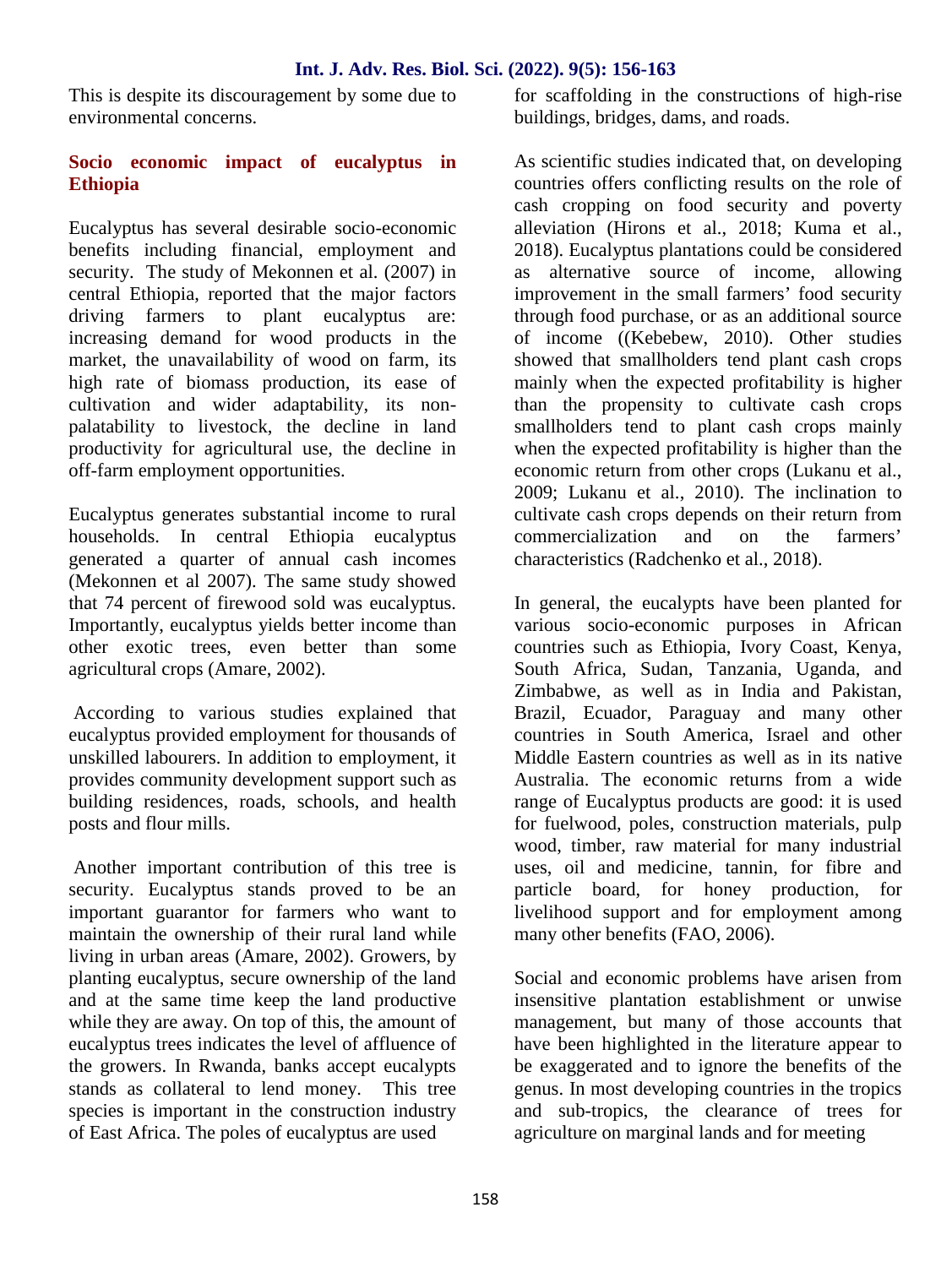#### **Int. J. Adv. Res. Biol. Sci. (2022). 9(5): 156-163**

firewood needs has caused environmental degradation made worse by lack of a national land use policy. Eucalypts offer the chance to ameliorate the situation if properly managed and implemented and in fact, the potential contribution of the genus has remained largely unexplored.

According to study of Dessie and Erkossa (2011) Ethiopian farmers who have been interviewed stated that they preferred to plant Eucalyptus: 1) For use at household level (construction, firewood, farm implements); 2) To sell; 3) For soil conservation and gully stabilization; 4) To drain marshy land, which could harbour malaria; 5) To ensure land tenure security.

The study of Mekonnen et al (2007) in central Ethiopia reported that the major factors driving farmers to plant eucalypts were: increasing demand for wood products; the unavailability of wood; their high rate of biomass production; ease of cultivation and adaptability; non-palatability to livestock; the decline in agricultural land productivity; and the decline in off-farm employment opportunities. The same study showed that Eucalyptus generated substantial income for rural households while in central Ethiopia Eucalyptus generated a quarter of annual cash incomes and seventy four percent of firewood sold. Importantly, Eucalyptus yields better income than other exotic trees and even better than some agricultural crops (Amare, 2003). Eucalyptus plantation projects have provided employment for thousands of unskilled labourers and in addition such projects have provided money for community development support such as roads, schools, health posts and flour mills.

Another important contribution of this tree has been security of tenure. Eucalyptus stands proved to be important guarantors for farmers who wanted to maintain the ownership of their rural land while living in urban areas (Amare 2003). Growers, by planting eucalypts, secured ownership of the land and at the same time kept the land productive while they were away. In addition, in Rwanda, banks have accepted

eucalypt stands as collateral for loans. The genus has been very important in the construction industry of East Africa. The poles are used for scaffolding in the construction of high-rise buildings, bridges, dams, and roads.

## **Ecological effect of eucalyptus**

According to Jagger and Pender (2000) Eucalyptus has its own positive and negative effects on ecological condition of the area. Some of the Positive effect of eucalyptus are; best shortterm options for the provision of critically required biomass, net soil nutrient contribution through leaf litter on degraded hillsides and waste lands, good potential for topsoil retention on degraded hillside, ability to take up large quantities of water may reduce runoff, flooding and water logging, tree cover may reduce erosion and gully formation, resistant to insects and livestock (Jagger and Pender, 2000).

Eucalyptus has lots of negative ecological effect, some of them; Land scarcity may be a constraint to wide-scale tree planting, deplete soil nutrients needed by agricultural crops, provide organic matter is questionable, Allelo-chemicals negatively influence agricultural production, may complete water away from agricultural crops decreasing agricultural output as far as 10 meters away from where trees are planted, Wide scale hydrological impacts are uncertain, Non palatability of leaves to livestock (Jagger and Pender, 2000).

## **Impacts of Eucalyptus on Water Resource**

There is limited evidence regarding the impacts of Eucalyptus on water. Water scarcity is an increasingly severe problem across the developing world, with many countries in East Africa already experiencing severe water scarcity (Jagger and Pender, 2000). Certain trees that are integrated into agricultural systems can increase the efficiency of water use, while plantations of fast growing trees like Eucalyptus trees can exacerbate the problem of water shortages. It is claimed that Eucalyptus trees absorb more water from the soil than any other tree species. The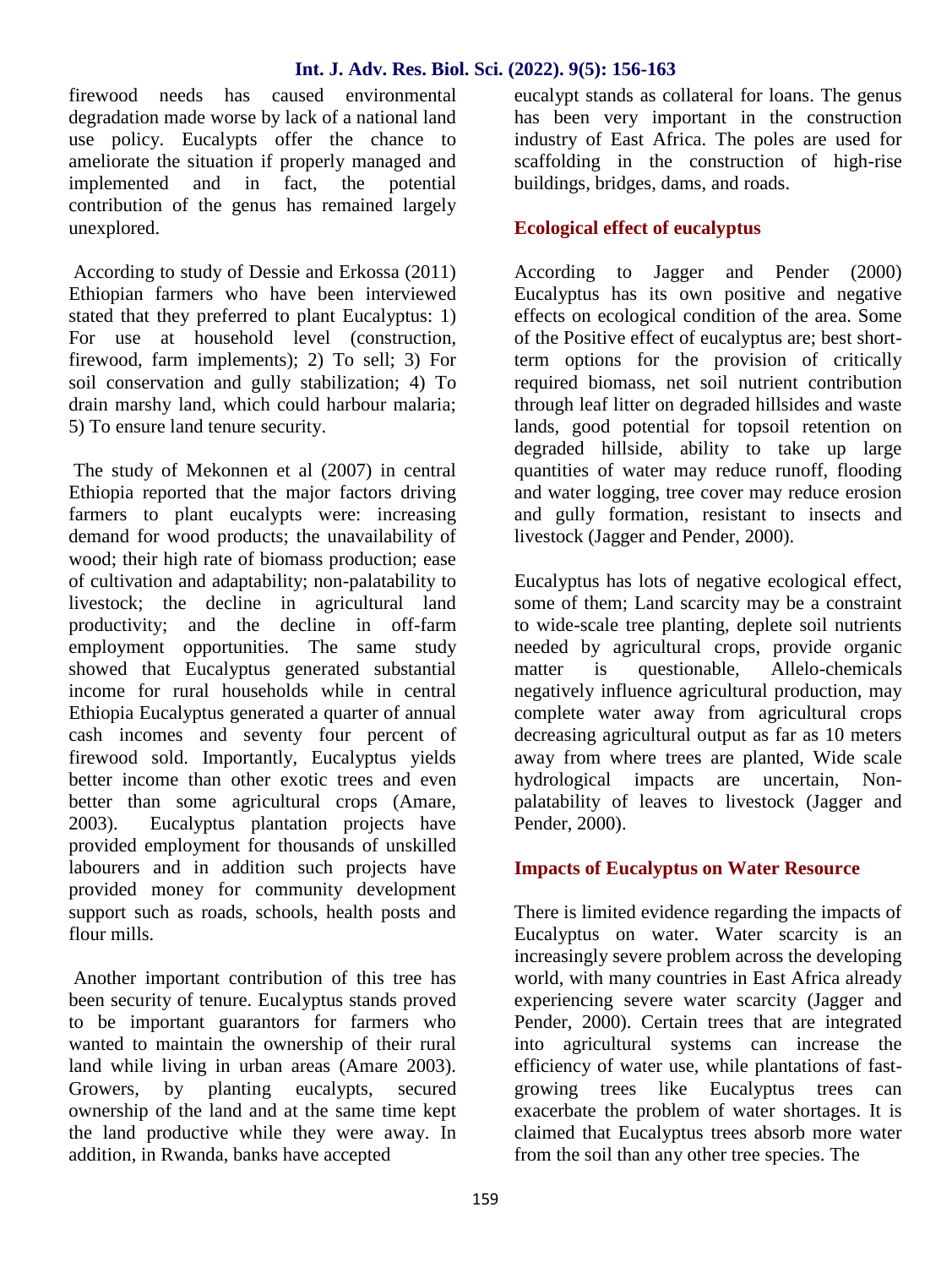#### **Int. J. Adv. Res. Biol. Sci. (2022). 9(5): 156-163**

results of research on the water use and water balance effects of trees in Kenya shows that, Eucalyptus consumes more water, especially during its early growing stages compared to pinus species (Dye and Bosch, 2000).

Eucalyptus is a well-known forest species of high water uptake ranging from 50 Lt/d/plant to even 90 Lt/d/plant, depending upon the adequacy of supply (Joshi and Palanisami, 2011). But, it is also reported that, in stress situation, its roots can grow even up to 20-30 feet and extract more water. The leaf area of the Eucalyptus plants is also another important factor affecting the rate of water consumption. The study by Hatton et al. (1998) concluded that there was a strong linear relationship between tree leaf area and mean daily water use for a wide range of Eucalyptus species grown under similar climatic conditions. Eucalyptus trees also take up a great amount of water from the soil and as a result can affect water availability, competing with crops and other vegetation for water and depleting the water table (Jagger and Pender, 2003). Their high water requirements and deep root systems can give them a relative advantage over other plants in terms of water usage, which can be particularly damaging if Eucalyptus trees are planted in arid regions (Palmberg, 2002; Jagger and Pender, 2003).

Ethiopian farmers across the country blaming Eucalyptus plantations. This is due to its effect on the water availability and crop production. This was observed during field visit and other research work across the region like Oromiya (East Wollega and West Shewa), Amhara (Bahirdar) and Tigray (Gergera and AbrehaWeatsbha). For example, farmers in the East Wollega (Diga) and West Shewa (Tulu kosoru) believe that Eucalyptus plantations around agricultural land and water sources significantly affect the flow rate of springs and reduced crop production. Some have witnessed that springs have disappeared due to Eucalyptus plantation. Consequently, the community banned any further plantation around water sources such as ponds and springs (Daba, 2016).

However, in some cases, they are planting around degraded land and roadsides areas for their livelihood benefit. This was observed during the households' survey to East Wollega and West Shewa in Oromia, where farmers plant Eucalyptus around agricultural land, river and roadsides areas for their livelihood benefit. The community in this area explain that once Eucalyptus planted in any environments, it grows very fast as they get access to water throughout the years. Farmers claim that the profits that can be gained from the sale of the annually harvested Eucalyptus can outweigh what could have been obtained from the same plot, if they were to plant other crops (Daba, 2016).

## **Impacts of Eucalyptus on Soil**

The disapprovals of the Eucalyptus are justified but, argue that only some species, mainly the deep-rooted types, drain water resources, and that poor forestry practices, like high planting densities and short crop rotations, are primarily responsible for depletion of the soil's nutrients, increased soil erosion, and suppression of the undergrowth (Dessie and Erkossa. 2011). The impacts of Eucalyptus species on soil health remain hotly debated among scientists and development practitioners (Yitaferu et al., 2013). Fast growing and short rotation tree plantations such as Eucalyptus also use escalated amounts of nutrients from the soil in comparison to slow growing species (Dessie and Erkossa, 2011). Monoculture forest activities such as Eucalyptus plantations may further affect soil chemical characteristics if the organic litter is continuously raked, prohibiting nutrient recycling (Zewdie, 2008).

Soil quality and composition is a significant indicator of ecosystem health, and thus the impacts of smallholder Eucalyptus planting on agricultural land can have great implications for larger development issues such as food security (Lal, 2007). The potential negative impacts of Eucalyptus plantations on soil quality and other ecosystem services have been intensively studied. Studies conducted across many tropical and subtropical regions cite high demand for soil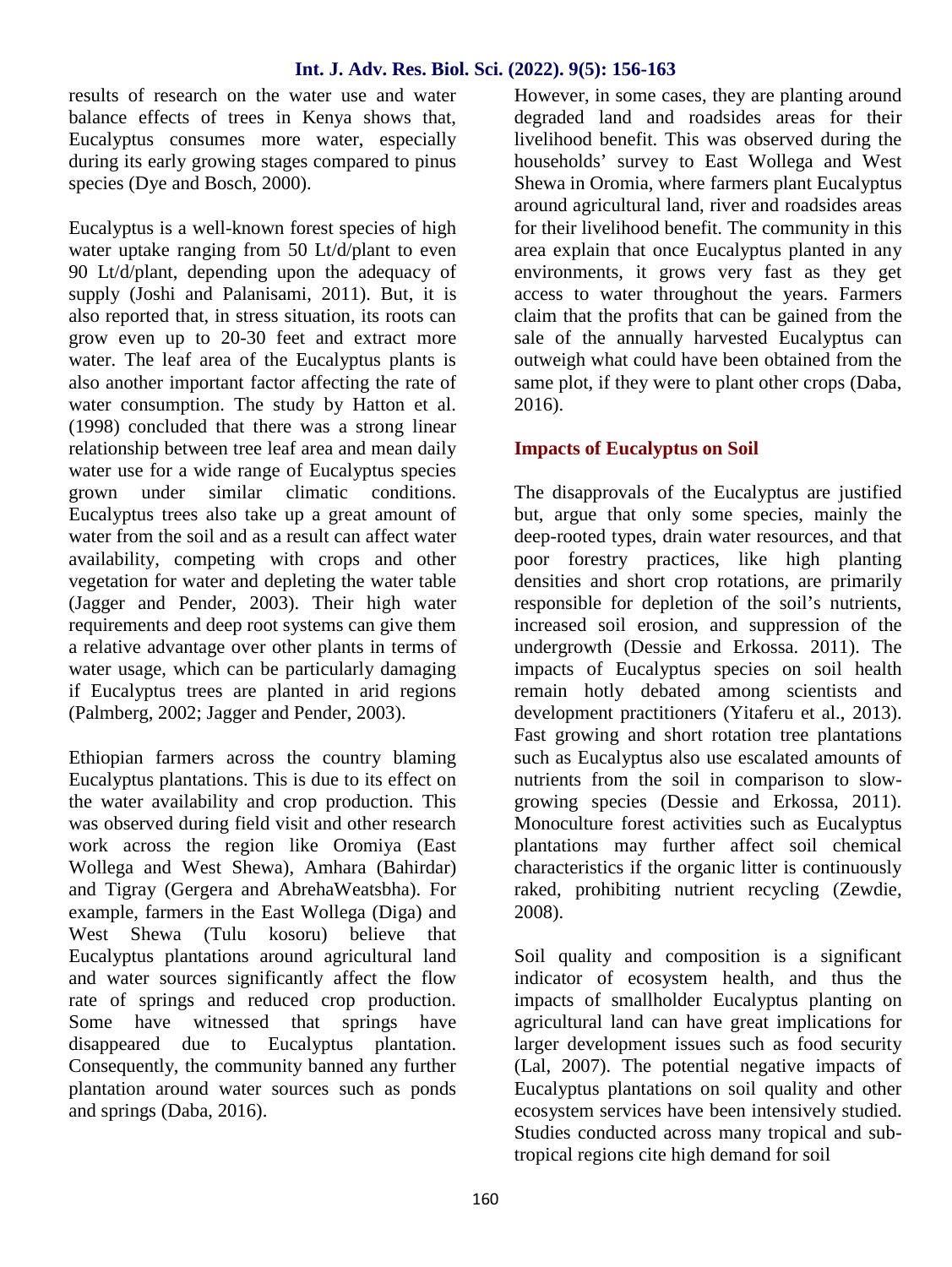#### **Int. J. Adv. Res. Biol. Sci. (2022). 9(5): 156-163**

nutrients as an important drawback to Eucalyptus plantations (Kidanu et al., 2005).

According to FAO, (2009), reports that improper land use and soil management, which often leave the soil with less or no vegetation, are the major causes of soil quality deterioration. However, fast growing tree plantations may also lead to soil quality decline when they are poorly planned and not properly managed. The impact of tree plantations upon soil resources has been very much debated and there is no complete consolidated view, partly due to the fact that the impact is much dependent on variable site and forest conditions (Jagger and Pender, 2000). Numerous research reports were appeared on effects of Eucalyptus on soils in several countries over many years (Lemma, 2006).

High rates of soil nutrient uptake in Eucalyptus spp. are due in part to the combined effect of fast growth and the inability to fix nitrogen (Zegeye, 2010); therefore, in both the short and long-term Eucalyptus plantation establishment has been shown to have harmful effects on soil quality and fertility (Chanie et al., 2013). By degrading soils, Eucalyptus may render land less suitable for future growth of crops and natural forests alike (Palmberg, 2002).

In addition to soil fertility and nutrient content, Eucalyptus has been found to have influences on topsoil retention and soil erosion (Jagger and Pender, 2003). Some studies have concluded that Eucalyptus can worsen soil erosion as an indirect result of frequent disturbance from repeated harvesting (Nyssen et al., 2004).

## **Conclusion and recommendation**

Although, it is believed that Eucalyptushas many more environmental benefits (i.e., ecosystem services, biodiversity conservation, soil and water conservation) the controversies are not resolved yet (Ketsela, 2012). For instance,Jaleta*et al.,* (2016) in his study stated the environmental aspects of Eucalyptus with topics entitled as "Eucalyptus as controversial species" which

indicates that the controversies of the species are continuing among the economist and the environmentalists. In fact, the debate is based on the scientific facts. Likewise, although planting Eucalyptus was one economic rational response to the recent change in the rural economic environments caused by the rapid economic growth in the rural community of the country, the government of Tigray regional state has banned planting Eucalyptus tree due to suspected environmental effects.

In fact, it is true that Eucalyptus may not have an equivalent impact on environment as compared to natural forest and indigenous tree species, but as compared to other commonly used plantation tree species and some agricultural crops specifically it is found to be more efficient in many environmental aspects. In general, the controversies on Eucalyptus can be resolved through selecting and matching site potentials with the species characteristics that planting the species on the degraded land may earn better profit than leaving alone whereas planting on fertile and competitive land for other high value crops may worsen the situation.

## **Abbreviations**

**EIAR:** Ethiopian Institute of Agricultural Research; FAO: Food and Agriculture **Organization** 

## **Authors' contributions**

Mekin MohammedYimam has designed and carried out the review. And Mekin Mohammed Yimam has wrote the manuscript. Leta Hailu has contributed to the material collection, Writeup, editing the manuscript and the Whole consult.

## **Availability of data and materials**

Not applicable

#### **Competing interests**

The author have no competing interest to declare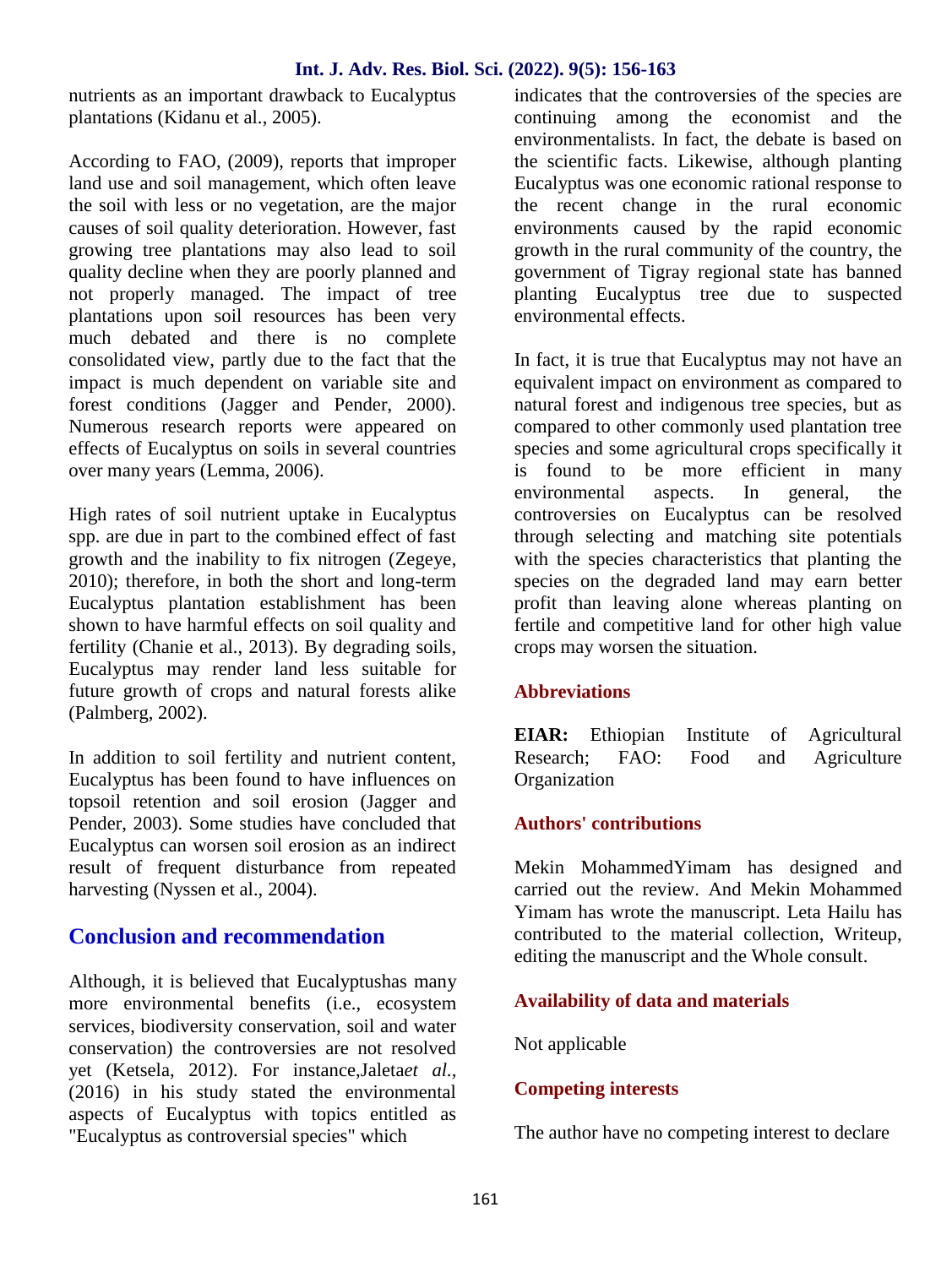## **References**

- Abebe M, Tadesse W. 2014. Eucalyptus in Ethiopia: Risk or opportunity? Ethiopian Institutes of Agricultural Research, Addis Ababa. P.65.
- Alebachew, M., Amare, T. and Wendie, M., 2015. Investigation of the Effects of Eucalyptus camaldulensis on Performance of Neighbouring Crop Productivity in Western Amhara, Ethiopia. *Open Access Library Journal*, *2*(03), p.1.
- Chanie, T., Collick, A.S., Adgo, E., Lehmann, C.J. and Steenhuis, T.S., 2013. Eco hydrological impacts of Eucalyptus in the semi humid Ethiopian Highlands: the Lake Tana Plain. *Journal of Hydrology and Hydromechanics*, *61*(1), pp.21-29b.
- Daba, M., 2003. The Eucalyptus Dilemma: The Pursuit for Socio-economic Benefit versus Environmental Impacts of Eucalyptus in Ethiopia.
- Daba, M., 2016 The Eucalyptus Dilemma: The Pursuit for Socio-economic Benefit versus Environmental Impacts of Eucalyptus in Ethiopia.
- Dessie, G. and Erkossa, T., 2011. Eucalyptus in East Africa Socio-economic and environmental issuesForestry Department.
- Dye, P.J. and Bosch, J.M., 2000. Sustained water yield in afforested catchments—the South African experience. In *Sustainable Forest Management* (pp. 99-120). Springer Netherlands.
- FAO, (2009). Eucalyptus in East Africa: The Socio-economic and Environmental Issues. Addis Ababa.
- FAO. 2006. Global planted forest thematic results and analysis. Planted Forest and Trees Working Papers- PP.38.
- Getahun, A., 2003. Eucalyptus farming in Ethiopia: the case for eucalyptus woodlots in the Amhara region.
- Hatton, T., Reece, P., Taylor, P. and McEwan, K., 1998. Does leaf water efficiency vary among eucalypts in water-limited environments? *Tree Physiology*, *18*(8-9), pp.529-536.
- Hirons, M., Robinson, E., McDermott, C., Morel, A., Asare, R., Boyd, E., Gonfa, T., Gole, T.W., Malhi, Y., Mason, J., Norris, K., 2018. Understanding poverty in cash-crop agroforestry systems: evidence from Ghana and Ethiopia. Ecol. Econ. 154, 31– 41.
- Jagger, P. and Pender, J., 2000. The role of trees for sustainable management of lessfavored lands: the case of Eucalyptus in Ethiopia. *Forest Policy and Economics,* 5(1), PP.83-95.
- Jaleta, D., Mbilinyi, B., Mahoo, H. and Lemenih, M., Eucalyptus Expansion as Relieving and Provocative Tree in Ethiopia.
- Jenbere, D., Lemenih, M. and Kassa, H., 2012. Expansion of eucalypt farm forestry and its determinants in Arsi Negelle District, South Central Ethiopia. *Small-Scale Forestry*, *11*(3), pp.389-405.
- Kebebew, Z., 2010. Eucalyptus in rural livelihood safety net strategy in co ee growing area: case study around Jimma, southwestern Ethiopia. Res. J. For. 4 (4), 202–207.
- KetselaHailemicael, B., 2012. The contribution of Eucalyptus woodlots to the livelihoods of small scale farmers in tropical and subtropical countries with special reference to the Ethiopian highlands.
- Kidanu, S., Mamo, T. and Stroosnijder, L., 2005. Biomass production of Eucalyptus boundary plantations and their effect on crop productivity on Ethiopian highland Vertisols. *Agroforestry Systems*, *63*(3), pp.281-290.
- Kuma, T., Dereje, M., Hirvonen, K., Minten, B., 2018. Cash crop and food security: evidence from the Ethiopian smallholder co ee producers. J. Dev. Stud.  $55 (6)$ , 1267–1284.
- Lal, R., 2007. Anthropogenic influences on world soils and implications to global food security. *Advances in Agronomy*, *93*, pp.69-93.
- Lemma, B., 2006. Impact of exotic tree plantations on carbon and nutrient dynamics in abandoned farmland soils of southwestern Ethiopia (Vol. 2006, No. 108).